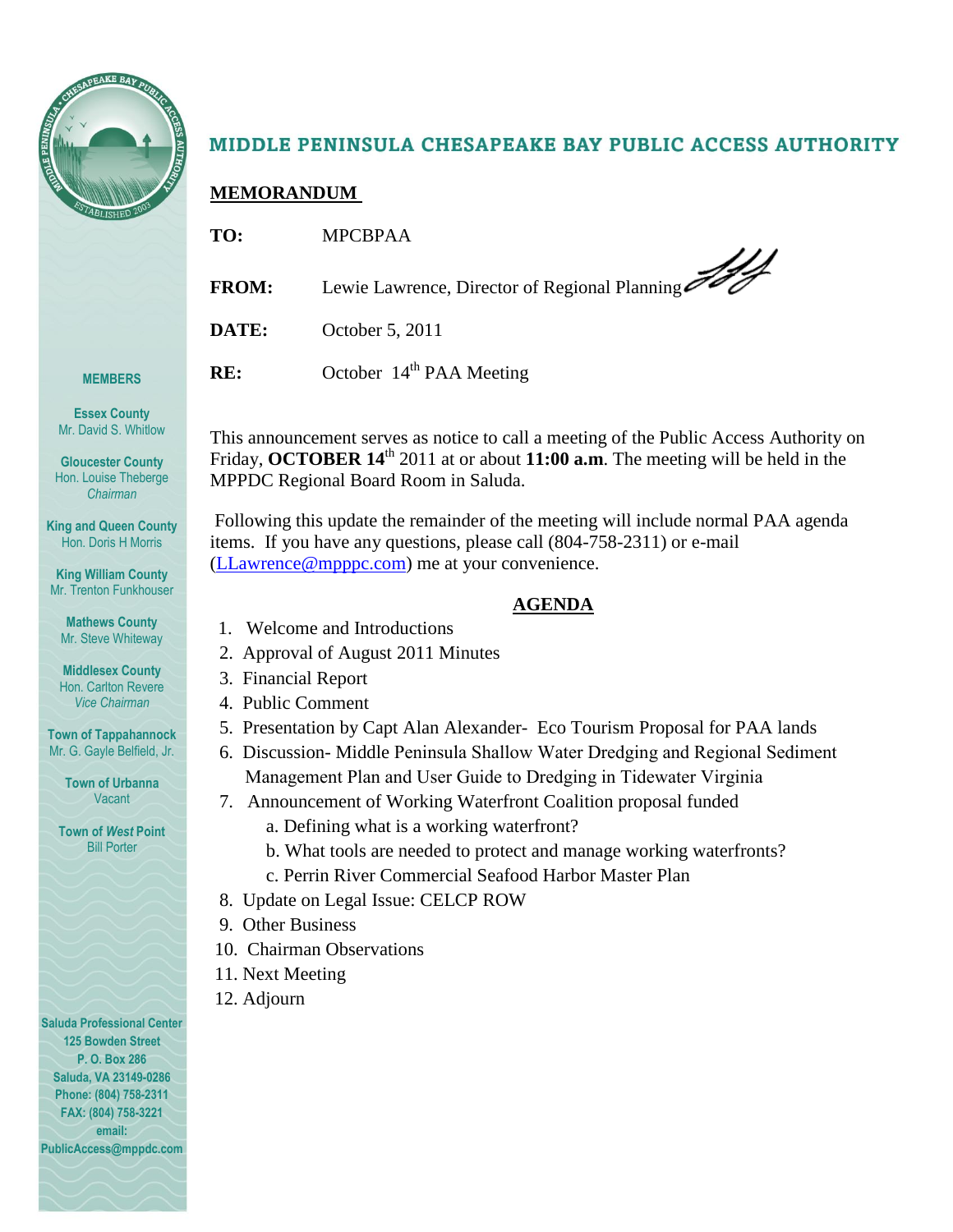# **MIDDLE PENINSULA CHESAPEAKE BAY PUBLIC ACCESS AUTHORITY MINUTES**

## **August 5th , 2011 Middle Peninsula Planning District Commission Saluda, Virginia**

#### **1. Welcome and Introductions**

The Middle Peninsula Chesapeake Bay Public Access Authority held its meeting in the Middle Peninsula Planning District Commission Board Room in Saluda, Virginia, at 11 a.m. on April 8, 2011.

2. **Special Election**: Due to PAA officer vacancies, nominations were taken from the floor to fill the a vacancy for Vice Chairman. Honorable Carlton Revere was nominated and elected Vice Chair of the PAA.

Vice Chairman Carlton Revere called the meeting to order. Members and Alternates present were David S. Whitlow, Essex County Administrator; Scott Lucchesi, King William County Alternate; Carlton Revere, Middlesex County Board of Supervisors; Jimmy Sydnor, Town of Tappahannock, Steve Whiteway Mathews County, and John Edwards and Holly McGowan Town of West Point. Also present were Lewis Lawrence, Acting Executive Director of the Middle Peninsula Planning District Commission; Scott Hardaway, Virginia Institute of Marine Sciences; Doug Stamper, US Army Corps of Engineers; Mark Mansfield, US Army Corps. Joe Schumacher US Rep. Rob Wittman's office, Keith Ruse, Clyde Stewart, Al Muller of Middlesex County.

### **2. Approval of April 2011 Minutes**

Vice Chairman Revere requested a motion to approve the April 2011 minutes. Mr. Whitlow moved that the minutes be approved. Mr. Whiteway seconded the motion. Motion carried by unanimous vote.

### **3. Financial Report**

Vice Chairman Revere requested a motion to approve the April 2011 Revenue and Expenditure Report. Mr. Whitlow moved that the Report be approved. Mr. Sydnor seconded the motion. Motion carried by unanimous vote.

#### **4. Public Comment**

Mr Kidwell who resides on Hunting Creek in Middlesex County commented on the need for dredging solutions for non ACE maintained creeks and channels.

#### **5. Update- Middle Peninsula Shallow Water Dredging and Regional Sediment Management Plan**

Mr. Lawrence provided a quick overview of the purpose of the Shallow Water Dredging and Regional Sediment Management study. Mr. Mark Mansfield and Douglas Stamper from the Army Corps of Engineers then discussed outcomes of the study and factors considered within the study: (1) cost considerations, (2) how to coordinate projects, (3) funding scenarios. Next Mr. Stamper explained the cost basis for various dredging maintenance and shore line management projects. Mr Stamper then explained how various projects could be joined together for cost savings. Mr. Mark Mansfield closed with a report on various funding strategies. ACE staff offered to attend local meeting to present the study result.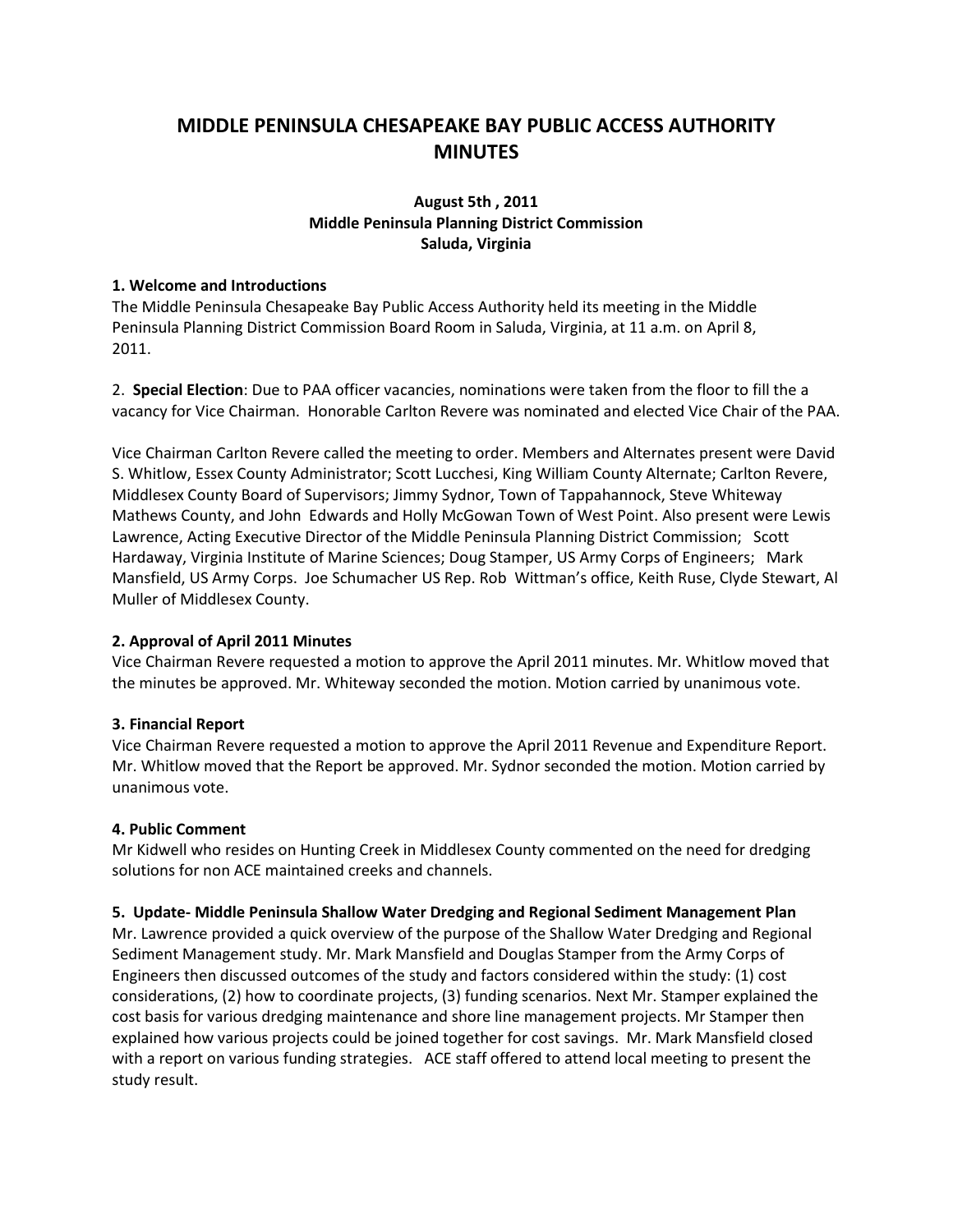### **6. Update on Legal Issue: CELCP ROW Moved to the last item on the agenda**

Mr. Lawrence explained that in proceeding with legal counsel, Katona has drafted and sent a letter to Mr. Norman's counsel. Mr. Lawrence also reviewed the answer and grounds of defense for a case in King & Queen.

#### **7. Update on Hall Donation**

Mr. Lawrence reported that an application requesting technical assistance from the U.S. National Parks Service has been submitted to assist with the development of a use plan for the Hall donation.

#### **8. Pending Public Access and Working Waterfront Grants**

A. Perrin River Commercial Seafood Harbor Master Plan. Mr. Lawrence provided an update that the Virginia Sea Grant- Marine Advisory Service funded project would start in October and that staff would be coordinating with local watermen and staff from the Gloucester Planning Department.

B. Rural Chesapeake Bay Working Waterfront Coalition. Mr. Lawrence explained that the Northern Neck PDC, Accomack North Hampton PDC, and the Middle Peninsula PDC in partnership with the Middle Peninsula Chesapeake Bay Public Access Authority have submitted an application requesting funding to create a rural forum to discuss working waterfront issues.

C. Seafood Exchange: USDA. Mr. Lawrence advised that an application has been submitted to USDA requesting federal funds to create a virtual seafood market exchange system. The system will connect buyers and sellers of seafood.

#### **9 . Update on Legal Issue: CELCP ROW Moved to the last item on the agenda**

#### *MPCBPAA CLOSED SESSION*

Officer Carlton Revere requested a motion to go into closed meeting. Stephen Whiteway moved that the Middle Peninsula Chesapeake Bay Public Access Authority convene in closed session to discuss probable litigation permitted by Virginia Code §2.2-3711(A)(7). David Whitlow seconded the motion; motion carried.

Officer Carlton Revere took Roll Call vote.

| David Whitlow (Aye)     | Scott Lucchesi (Aye) |
|-------------------------|----------------------|
| Stephen Whiteway (Aye)  | Carlton Revere (Aye) |
| John Edwards, Jr. (Aye) | Jimmy Sydnor (Aye)   |

Officer Carlton Revere requested a motion to return to open session. David Whitlow moved to return to open session. John Edwards, Jr. seconded the motion; motion carried.

Officer Carlton Revere took Roll Call vote.

| David Whitlow (Aye)       | Scott Lucchesi (Aye) |
|---------------------------|----------------------|
| Stephen Whiteway (Absent) | Carlton Revere (Aye) |
| John Edwards, Jr. (Aye)   | Jimmy Sydnor (Aye)   |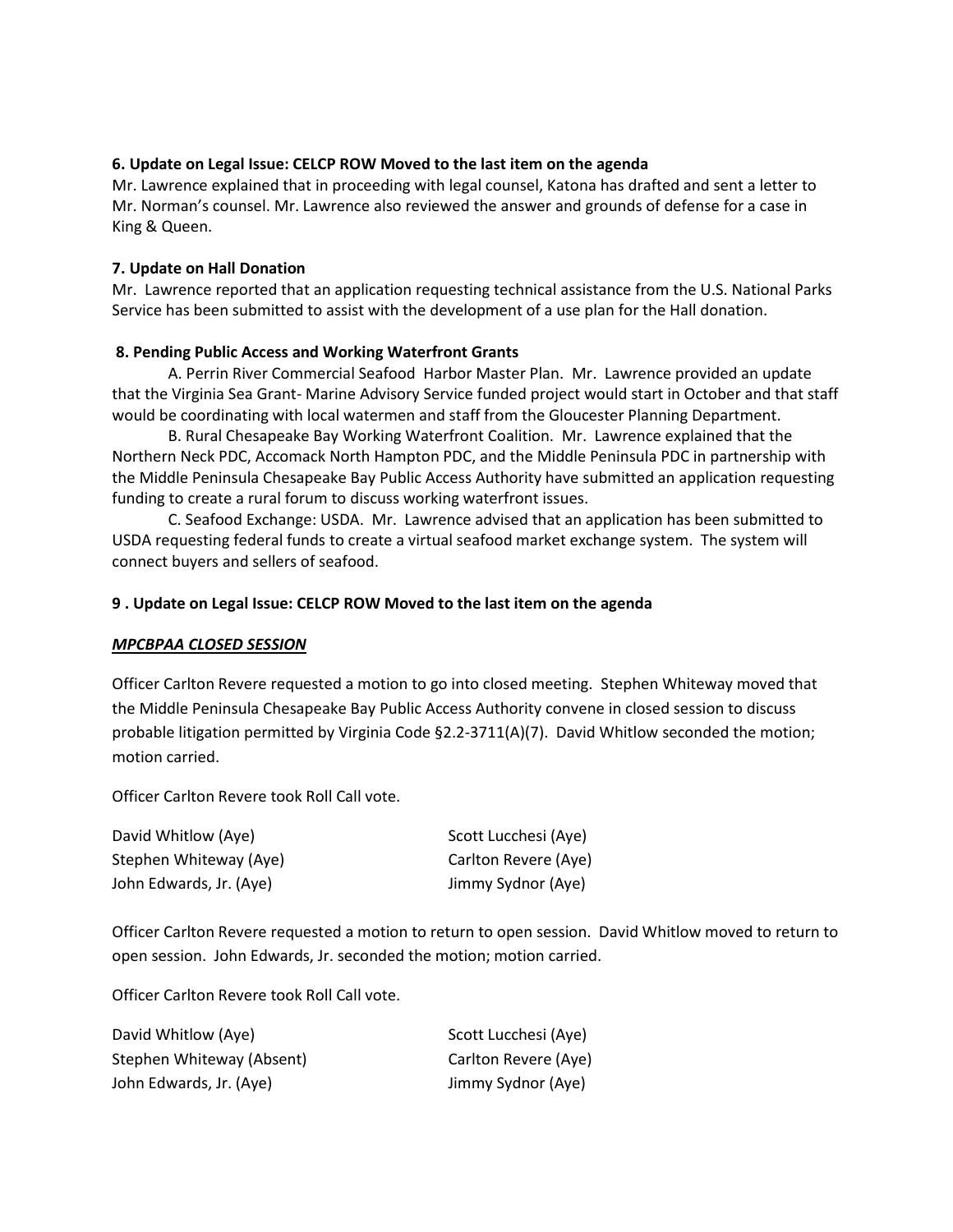David Whitlow moved that the MPCBPAA certify that to the best of each member's knowledge: (i) only public business matters lawfully exempted from open meeting requirements under this chapter and (ii) only such public business matters as were identified in the motion by which the closed meeting was convened were heard, discussed or considered in the meeting by the public body. Scott Lucchesi seconded the motion; motion carried.

Officer Carlton Revere, took Roll Call vote.

| David Whitlow (Aye)       | Scott Lucchesi (Aye) |
|---------------------------|----------------------|
| Stephen Whiteway (Absent) | Carlton Revere (Aye) |
| John Edwards, Jr. (Aye)   | Jimmy Sydnor (Aye)   |

**10. Other Business** None

## **11. Chairman Observations** None

## **12. Next Meeting**

The next meeting of the Middle Peninsula Chesapeake Bay Public Access Authority is scheduled for Thursday, October 14, 2011 at 11:00am

## **13. Adjournment**

Chairman Theberge requested a motion to adjourn the meeting. Mr. Revere moved that the motion be approve; Mr. Funkhouser, seconded the motion. Meeting was adjourned.